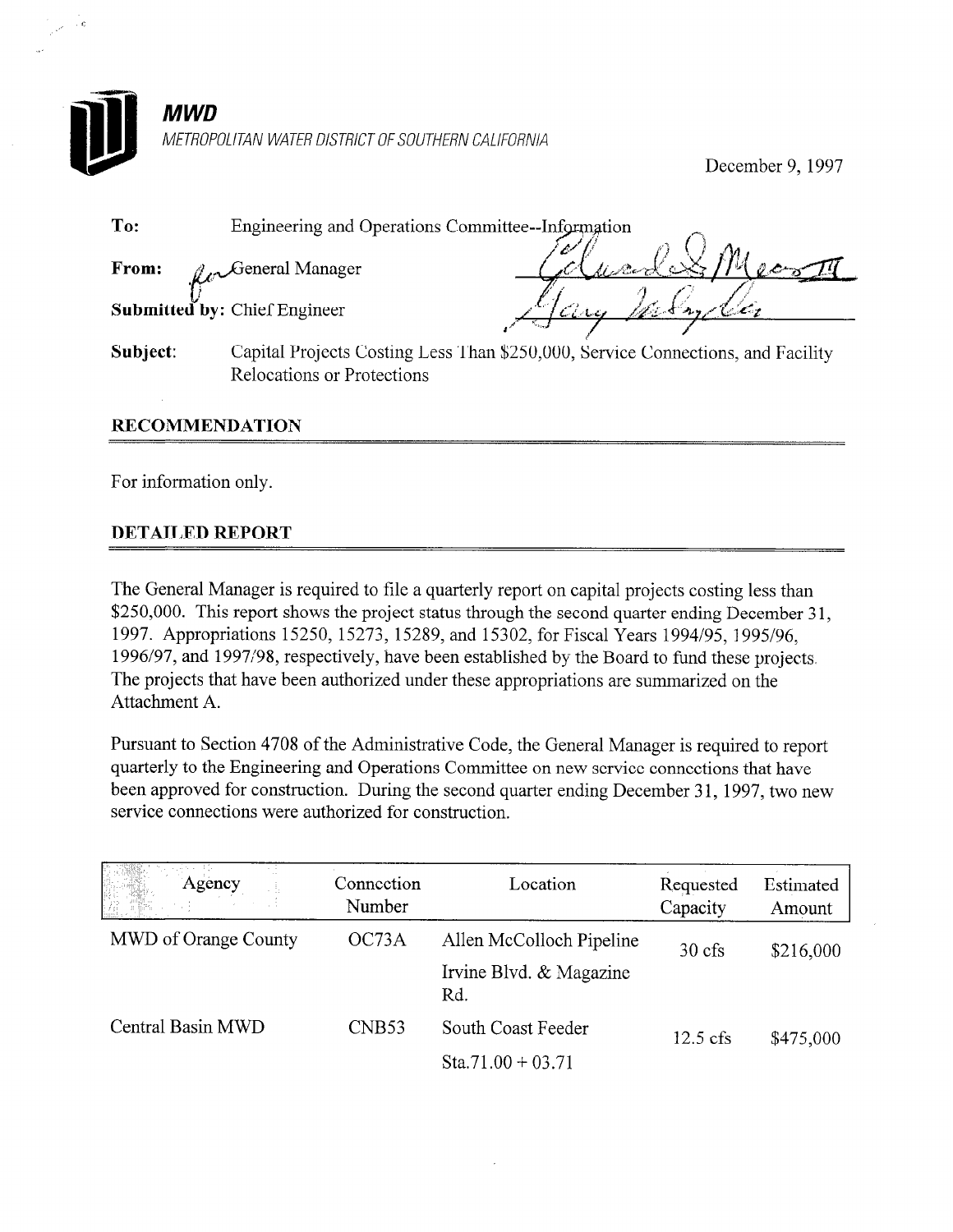Board of Directors -2- December 9, 1997

 $\tau_{\rm{g}}$ 

÷

Under Section 8 118 (a) of the Administrative Code, the General Manager is authorized to execute any relocation or protection agreement involving an amount not exceeding \$500,000 and is required to make a quarterly report to the Engineering and Operations Committee regarding his execution of any agreement, pursuant to this authority, involving an amount in excess of \$100,000. During the second quarter ending December 31, 1997, no relocation or protection agreements involving an amount in excess of \$100,000 were executed.

SIL\bm:rev4  $(caproj1)$ 

Attachment(s)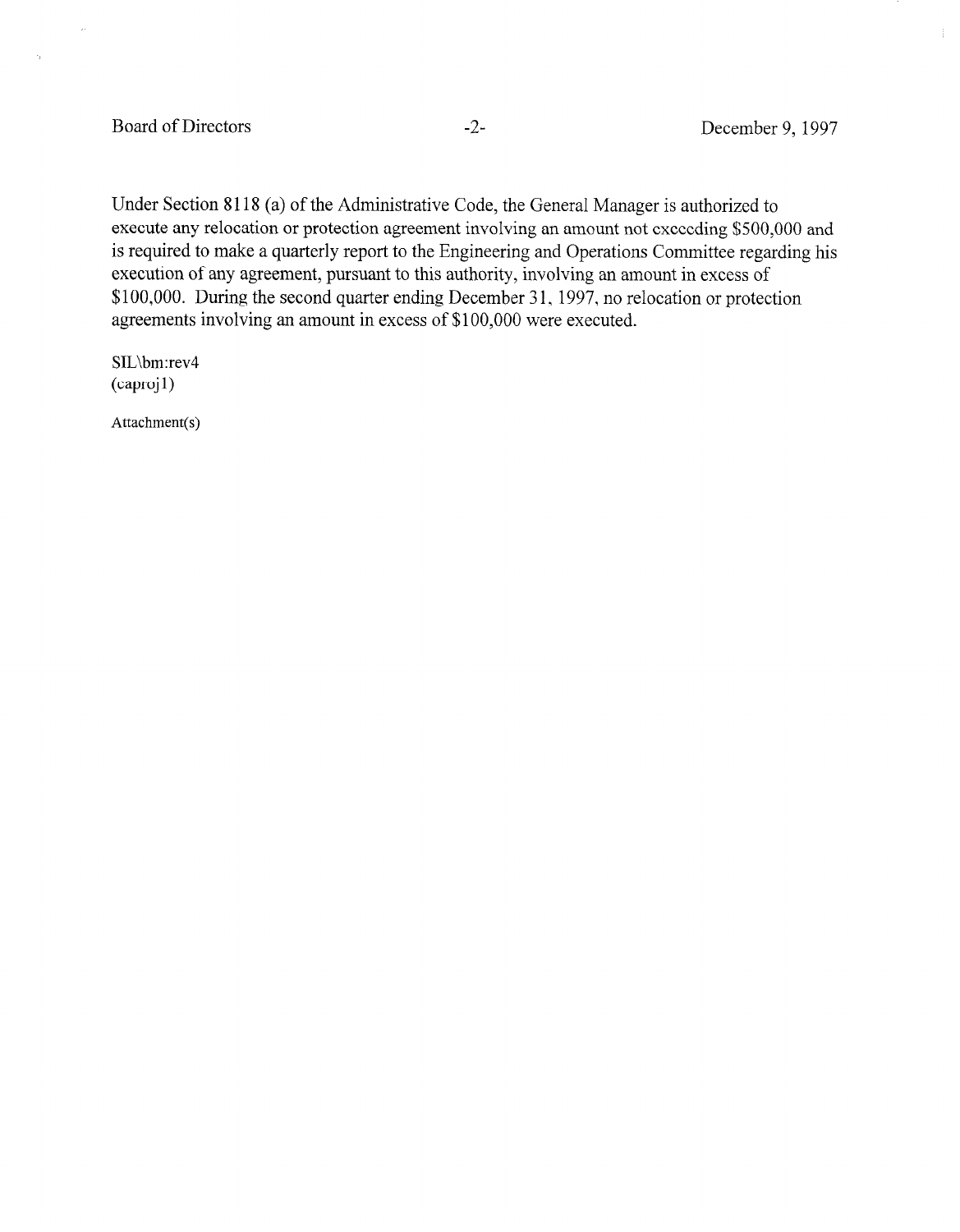$\bar{1}$ 

# Attachment A

 $\overline{a}$ 

 $\mathcal{L}$ 

 $\bar{z}$ 

(Page 1 of 6)

| MINOR CAPITAL PROJECTS<br><b>FISCAL YEAR 1994 - 1995</b>                               |                                    |                        |                                                              |  |  |
|----------------------------------------------------------------------------------------|------------------------------------|------------------------|--------------------------------------------------------------|--|--|
| APPROPRIATION NO. 15250                                                                |                                    |                        |                                                              |  |  |
|                                                                                        | <b>ESTIMATED</b><br><b>PROJECT</b> | COST<br><b>THROUGH</b> | <b>CONSTRUCTION STATUS</b>                                   |  |  |
| PROJECT                                                                                | COST                               | 11/30/97               | <b>THROUGH 12/31/97</b>                                      |  |  |
| Skinner Filtration Plant - Upgrade Existing<br>Public Address & Alarm System           | 40,000                             | 34,351                 | Complete *                                                   |  |  |
| Weymouth Filtration Plant - Liquid Polymer<br><b>Feed System</b>                       | 245,000                            | 243,417                | Complete *                                                   |  |  |
| Red Mountain Pressure Control Facility -<br>Bypass Sleeve Valve Backup Power<br>Supply | 115,000                            | 22,100                 | Installation Scheduled for Early 1998                        |  |  |
| Lower Feeder - Station 527 + 90 - Modify<br>Facility                                   | 50,000                             | 18,213                 | Installation Scheduled for Mid - 1998                        |  |  |
| Skinner Branch - Construct 50' x 150'<br>Metal Storage Building                        | 220,000                            | 4,988                  | Construction Scheduled for Mid - 1998                        |  |  |
| <b>Completed Projects - (14)</b>                                                       | 1,624,800                          | 1,025,928              |                                                              |  |  |
| <b>TOTAL</b>                                                                           | \$2,294,800                        | \$1,348,997            | *Reported Individually if Completed in the Last Three Months |  |  |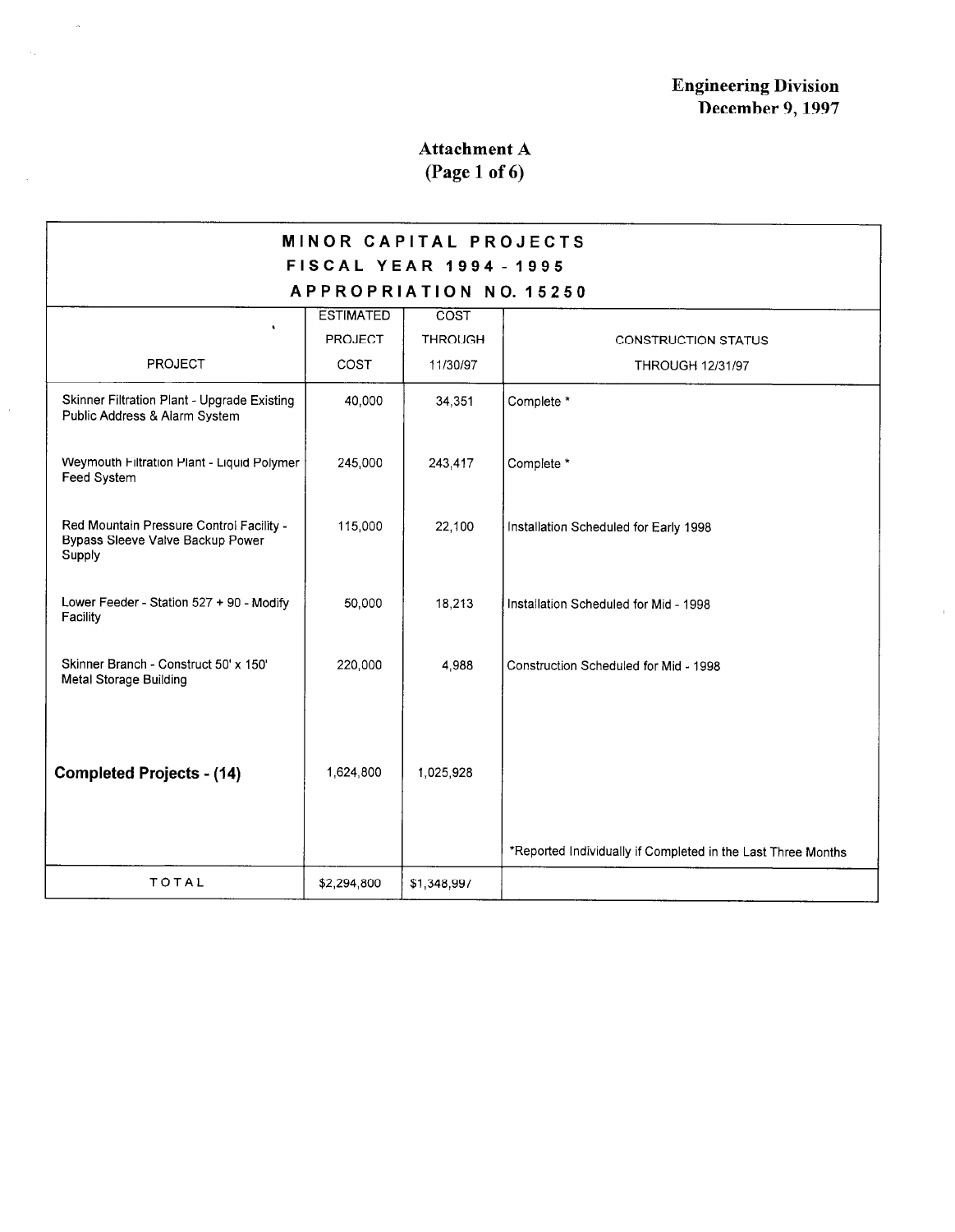### Engineerng Division December 9, 1997

# Attachment A (Page 2 of 6)

 $\hat{\mathcal{A}}$ 

 $\hat{\mathcal{A}}$ 

| MINOR CAPITAL PROJECTS                                                                  |                |                |                                                             |  |  |
|-----------------------------------------------------------------------------------------|----------------|----------------|-------------------------------------------------------------|--|--|
| <b>FISCAL YEAR 1995 - 1996</b><br><b>APPROPRIATION NO. 15273</b>                        |                |                |                                                             |  |  |
| <b>ESTIMATED</b><br>COST                                                                |                |                |                                                             |  |  |
|                                                                                         | <b>PROJECT</b> | <b>THROUGH</b> | <b>CONSTRUCTION STATUS</b>                                  |  |  |
| <b>PROJECT</b>                                                                          | COST           | 11/30/97       | <b>THROUGH 12/31/97</b>                                     |  |  |
| Water Quality - Automated Reservoir<br>Monitoring                                       | 233,100        | 214,453        | Final Testing Scheduled to Complete Mid - 1998              |  |  |
| Skinner Branch - Air Injection Modifications                                            | 35,059         | 35,059         | Cancelled*                                                  |  |  |
| Skinner Filtration Plant - Ferric Chloride<br>Retrofit                                  | 240,000        | 114,230        | Installation Scheduled for Early 1998                       |  |  |
| Diemer Filtration Plant - Alum/Ferric Jet<br>Mixer Retrofit Diffuser Modifications      | 245,000        | 163,404        | Installation Scheduled to Complete Mid - 1998               |  |  |
| Relocation of a Portion of the Orange<br>County Feeder (MWD's Share)                    | 175,000        | 4,143          | Construction Scheduled to Complete Early 1998               |  |  |
| Jensen Filtration Plant - Main<br>Administration Building - Replace Air<br>Conditioning | 200,200        | 82,948         | Installation Scheduled to Complete Early 1998               |  |  |
| Lake Mathews - Multiple Species Reserve<br>- Manager's Office & Residence               | 217,000        | 59,818         | Construction Scheduled to Complete Mid - 1998               |  |  |
| <b>Completed Projects - (15)</b>                                                        | 1,343,715      | 1,254,092      |                                                             |  |  |
|                                                                                         |                |                | *Reported Individually if Canceled in the Last Three Months |  |  |
| <b>TOTAL</b>                                                                            | \$2,689,074    | \$1,928,147    |                                                             |  |  |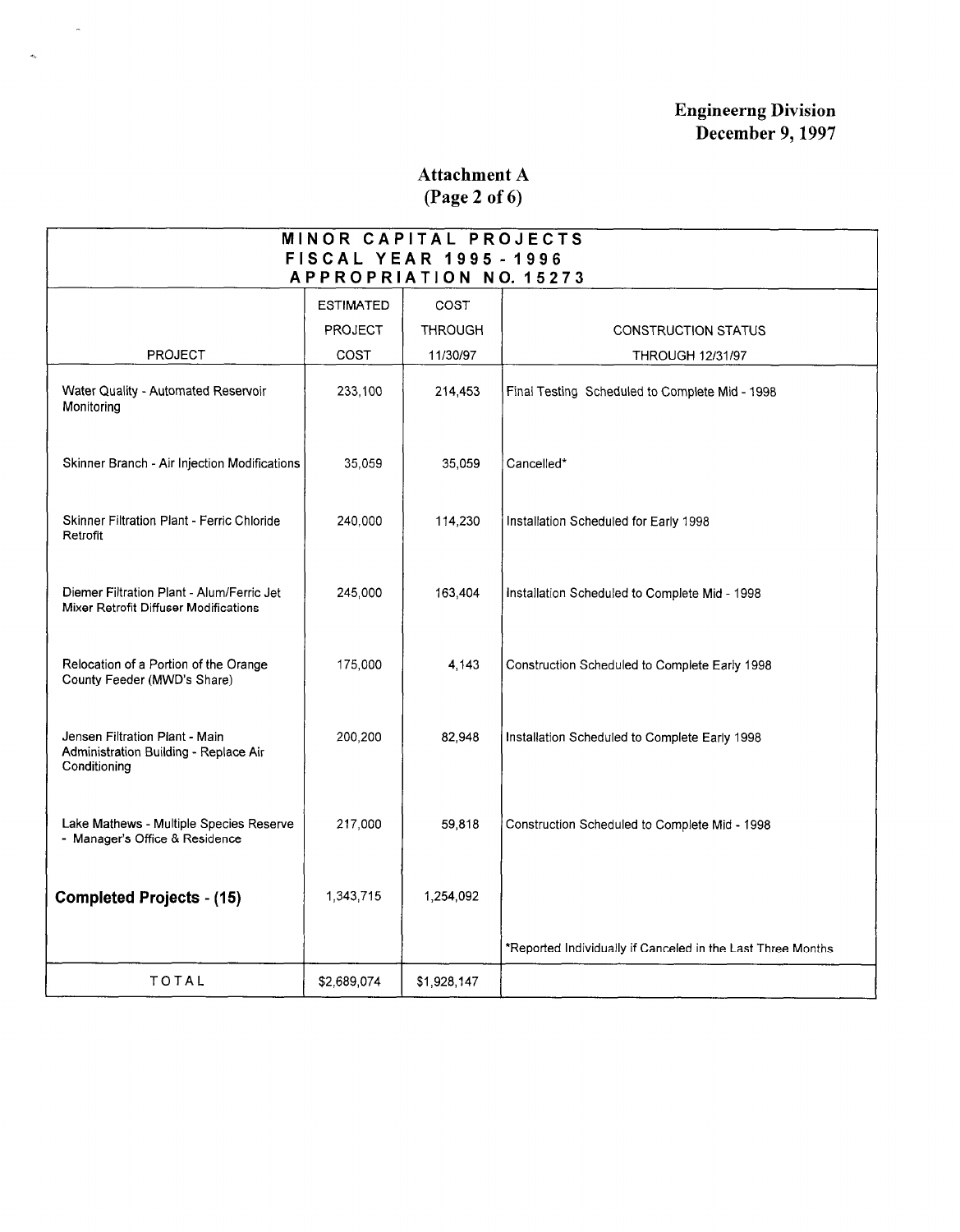### Engineering Divisio December 9,1997

### Attachment A (Page 3 of 6)

 $\bar{\mathcal{A}}$ 

 $\sim$   $\sim$ 

 $\hat{\theta}_\mathrm{V}$ 

| MINOR CAPITAL PROJECTS                                                                                 |                                                               |                |                                               |  |  |  |
|--------------------------------------------------------------------------------------------------------|---------------------------------------------------------------|----------------|-----------------------------------------------|--|--|--|
| <b>FISCAL YEAR 1996 - 1997</b><br>APPROPRIATION NO. 15289                                              |                                                               |                |                                               |  |  |  |
| <b>ESTIMATED</b><br>COST                                                                               |                                                               |                |                                               |  |  |  |
|                                                                                                        | <b>PROJECT</b>                                                | <b>THROUGH</b> | <b>CONSTRUCTION STATUS</b>                    |  |  |  |
| PROJECT                                                                                                | COST                                                          | 11/30/97       | <b>THROUGH 12/31/97</b>                       |  |  |  |
| Soto Street Facility - Replace Heating and<br>Air Conditioning System                                  | 240,000                                                       | 234,749        | Installation 95% Complete                     |  |  |  |
| San Joaquin Reservoir - Robotic<br>Conversion of Deformation Survey<br>Monitoring                      | 222,985                                                       | 1,152          | Project Opened                                |  |  |  |
| Riverside Branch, Pleasant Peak<br>Communications Bldg. - Roof<br>Replacement                          | 85,000                                                        | 84,289         | Complete *                                    |  |  |  |
| Jensen Filtration Plant - Install Scupper<br>Gates                                                     | 95,000                                                        | 33,947         | Construction Scheduled for Mid - 1998         |  |  |  |
| Mills Administration Bldg.- Install Energy<br>Management System                                        | 50,000                                                        | 17,458         | Installation Scheduled to Complete Mid - 1998 |  |  |  |
| Skinner Filtration Plant - Seismic Upgrades<br>to Tank Farm No. 1                                      | 147,000                                                       | 27,372         | Construction Scheduled for Early 1998         |  |  |  |
| Jensen Filtration Plant - Modifications to<br>Washwater Interconnect Valve Structure &<br>Module No. 3 | 245,000                                                       | 16,228         | Construction Scheduled to Complete Early 1998 |  |  |  |
| Jensen Filtration Plant - Relocate<br>Ammonia Caustic Piping                                           | 240,000                                                       | 230,637        | Construction Scheduled to Complete Early 1998 |  |  |  |
| Special Services - Upgrade Plate Roller                                                                | 243,000                                                       | 0              | Project Opened                                |  |  |  |
| La Verne Facilities - Basin Sludge Pump<br>Valves Replacement                                          | 30,000                                                        | 4,224          | Project Opened                                |  |  |  |
|                                                                                                        | * Reported Individually if Completed in the Last Three Months |                |                                               |  |  |  |
| SUB-TOTAL                                                                                              | \$1,597,985                                                   | \$650,056      |                                               |  |  |  |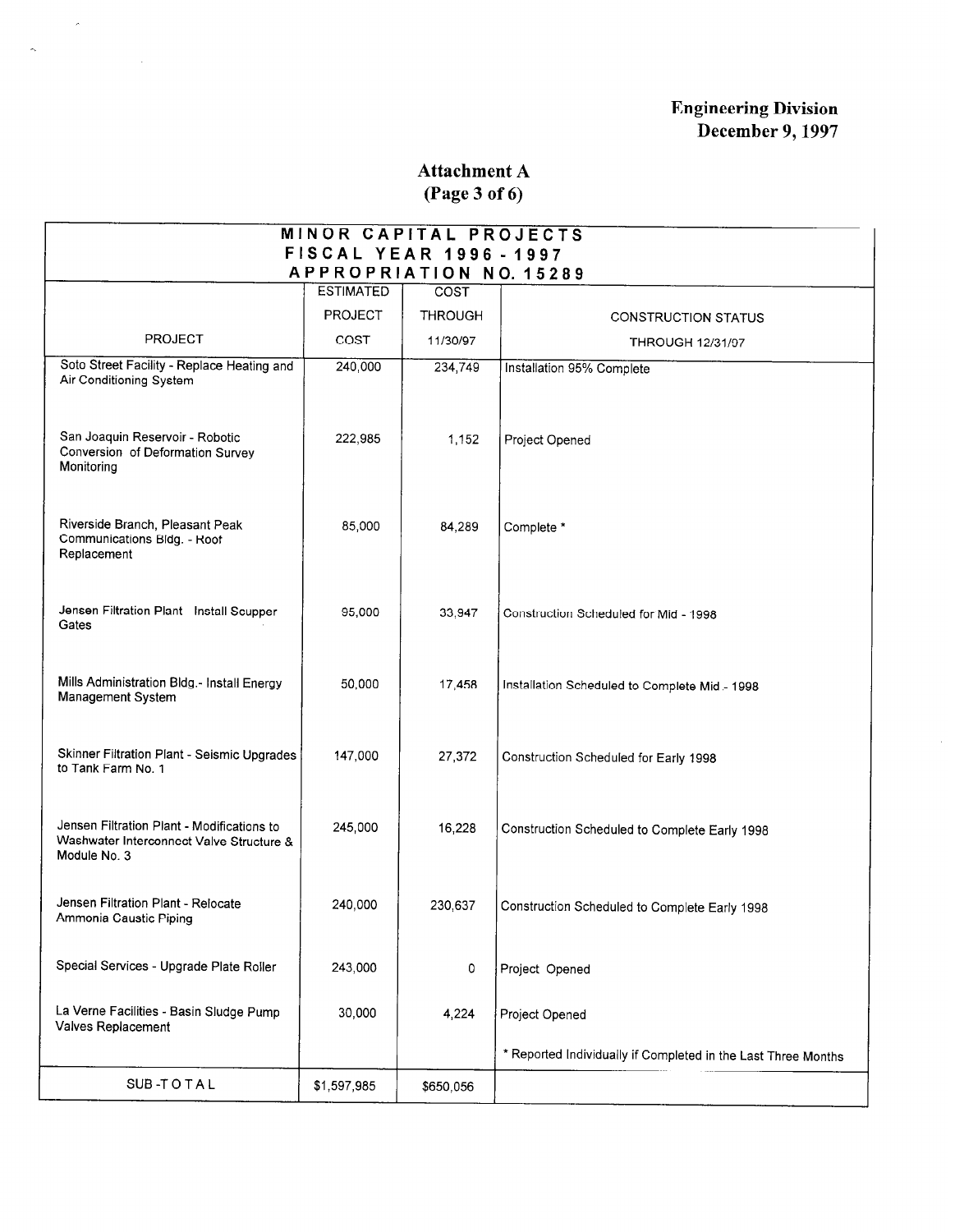$\frac{1}{2}$ 

# Attachment A (Page 4 of 6)

 $\lambda$ 

Ą

| MINOR CAPITAL PROJECTS<br><b>FISCAL YEAR 1996 - 1997</b><br>APPROPRIATION NO. 15289       |                  |                |                                                               |  |  |
|-------------------------------------------------------------------------------------------|------------------|----------------|---------------------------------------------------------------|--|--|
|                                                                                           | <b>ESTIMATED</b> | COST           |                                                               |  |  |
|                                                                                           | <b>PROJECT</b>   | <b>THROUGH</b> | <b>CONSTRUCTION STATUS</b>                                    |  |  |
| <b>PROJECT</b>                                                                            | COST             | 11/30/97       | THROUGH 12/31/97                                              |  |  |
| Distribution System - Pressure Control<br>Structure - Replace Valve Position<br>Indicator | 191,000          | 44,041         | Replacement Scheduled to Complete Late 1998                   |  |  |
| Jensen Filtration Plant - Reconstruction of<br>Road Between Basin 2 and 3 of Module 1     | 249,700          | 25,805         | Construction Scheduled to Complete Early 1998                 |  |  |
| Skinner Branch - Casa Loma Canal<br><b>Acoustic Meter</b>                                 | 245,000          | 69,512         | Installation Scheduled to Complete Early 1998                 |  |  |
| Skinner Filtration Plant - Construction of<br>Elevated Slab in Service Building No. 1     | 43,231           | 43,231         | Complete *                                                    |  |  |
| <b>Completed Projects - (5)</b>                                                           | 569,457          | 569,457        | * Reported Individually if Completed in the Last Three Months |  |  |
| TOTAL                                                                                     | \$2,896,373      | \$1,402,102    |                                                               |  |  |
|                                                                                           |                  |                |                                                               |  |  |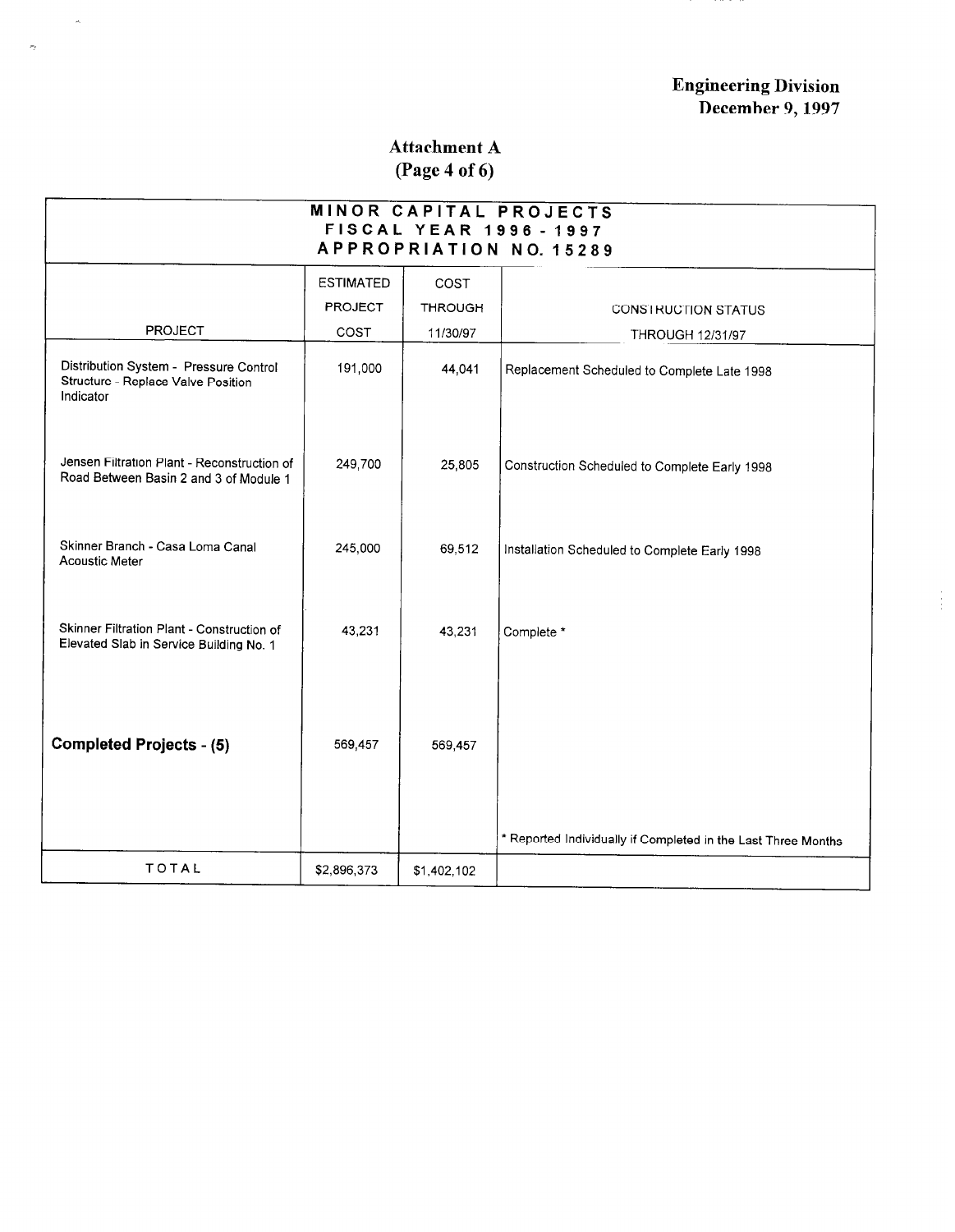**Engineering Divisio** December 9,1997

# Attachment A (Page 5 of 6)

 $\tilde{\mathbb{C}}$ 

 $\frac{1}{2}$ 

| MINOR CAPITAL PROJECTS                                                        |                                    |                        |                                               |  |  |
|-------------------------------------------------------------------------------|------------------------------------|------------------------|-----------------------------------------------|--|--|
| FISCAL YEAR 1997 - 1998<br><b>APPROPRIATION NO. 15302</b>                     |                                    |                        |                                               |  |  |
|                                                                               | <b>ESTIMATED</b><br><b>PROJECT</b> | COST<br><b>THROUGH</b> | <b>CONSTRUCTION STATUS</b>                    |  |  |
| PROJECT                                                                       | COST                               | 11/30/97               | <b>THROUGH 12/31/97</b>                       |  |  |
| Diemer Filtration Plant - Asphalt Road<br>Repair                              | 191,000                            | 198                    | Commencing Design Work                        |  |  |
| Allen-McColloch Pipeline Meter Upgrade                                        | 173,000                            | 5,153                  | Commencing Design Work                        |  |  |
| Diemer Filtration Plant - On-Line Turbidity<br>Meter Replacement              | 207,000                            | 0                      | Project Opened                                |  |  |
| Olinda Pressure Control Structure -<br>Vibration Mitigation - Right of Way    | 25,000                             | 1,432                  | Project Opened                                |  |  |
| Gene Camp Messhall - Air Conditioning<br>Renovation                           | 207,000                            | 175,402                | Construction Scheduled to Complete Early 1998 |  |  |
| Lake Skinner - Replace Stainless Steel<br><b>Aerator Ring</b>                 | 80,000                             | 3,359                  | Commencing Design Work                        |  |  |
| All Pumping Plants - Seismic Upgrades of<br><b>Transformer Oil Tanks</b>      | 130,000                            | 8,953                  | Design is 80% Complete                        |  |  |
| Lake Mathews Bldgs 8 & 15 - Renovation<br>of General Assembly Area & Lavatory | 90,000                             | 64,890                 | Construction Scheduled to Complete Early 1998 |  |  |
| Jensen Filtration Plant - Water Loop<br>Pressure Upgrade                      | 50,000                             | 5,261                  | Design is 60% Complete                        |  |  |
| SUB-TOTAL                                                                     | \$1,153,000                        | \$264,648              |                                               |  |  |